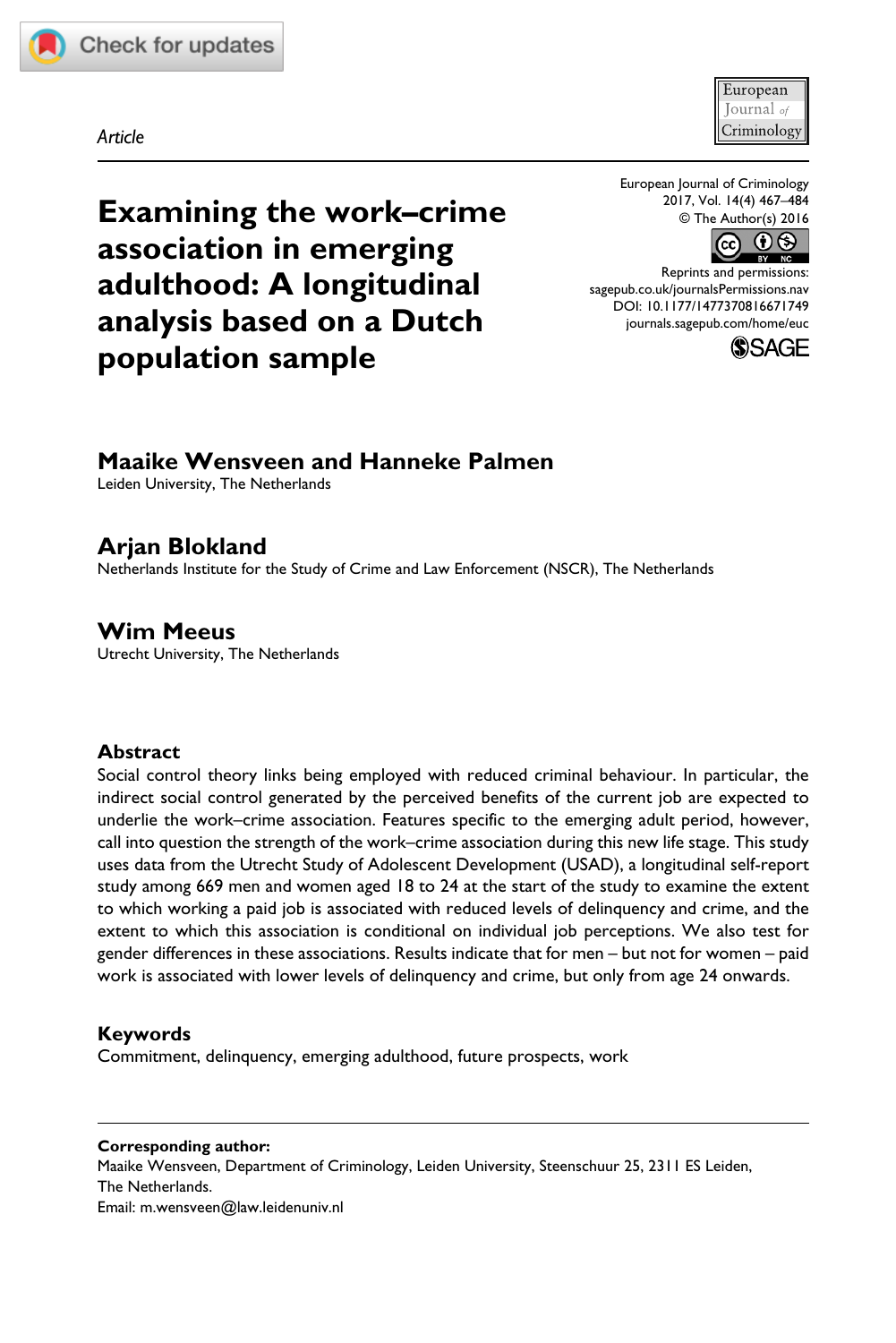### **Introduction**

To many, a negative association between employment and crime may appear almost common sense: as long as people are working a paid job, they will be less in a position to commit crime as well as less motivated. Yet life-course criminological research shows that this folk wisdom is far from a universal truth and that employment is associated with a decline in criminal behaviour only for some people and in some circumstances (Bushway and Reuter, 2002). More specifically, the effects of employment are found to depend on age, and also seem to be conditional on the characteristics of the job in question (for example, Uggen, 2000).

Life-course criminological theory explaining the work–crime association tends to focus on the social control that is generated by employment (for example, Sampson and Laub, 1993). Apart from the associated earnings, working a paid job can provide the working person with a sense of identity and purpose. Unwilling to jeopardize past investments and the current and future benefits of work, employed individuals are expected to be less likely to engage in crime. Work, on the other hand, also provides the working person with the monetary means to engage in a 'party lifestyle' that exposes the person to criminogenic settings, consequently making crime more instead of less likely (Blokland, 2014). Especially the young, who have few other financial obligations, may use their wages to hang out with peers and to buy alcohol or other substances, the effects of which may nullify or even offset any beneficial effects working a paid job may have on their criminal behaviour.

For young people during and since the 1980s the transition from adolescence to adulthood is prolonged compared with that of older cohorts (Arnett, 2007). Whereas in older cohorts entering the labour market heralded the onset of other adult responsibilities, such as starting one's own family, it is argued that today's young people go through a phase of exploration and experimentation that developmental psychologists have labelled 'emerging adulthood', in which adult roles may be flirted with but fully fledged adult responsibilities are postponed (Arnett, 2000a). For today's emerging adults, then, working a paid job may be experienced not so much as the start of their career but rather only as a necessary means to make money to finance an independent lifestyle, which in turn may have consequences for the way employment is linked to offending.

During the late teens and early twenties, many young people enter the labour market. Based on social control theory, working a paid job is expected to contribute to these youths' desistance from crime. Yet the development of the emerging adult period during recent decades may have altered the meaning young people attach to their jobs, limiting the level of control generated by being employed, and consequently weakening the work–crime association. Here we use longitudinal data from the Utrecht Study of Adolescent Development (USAD), to examine the association between work and crime in a sample of Dutch 18 to 24 year olds.

### **Theoretical accounts of the work–crime association**

Several criminological theories have been proffered to explain the work–crime association, of which social control theory is arguably the broadest and most researched (Laub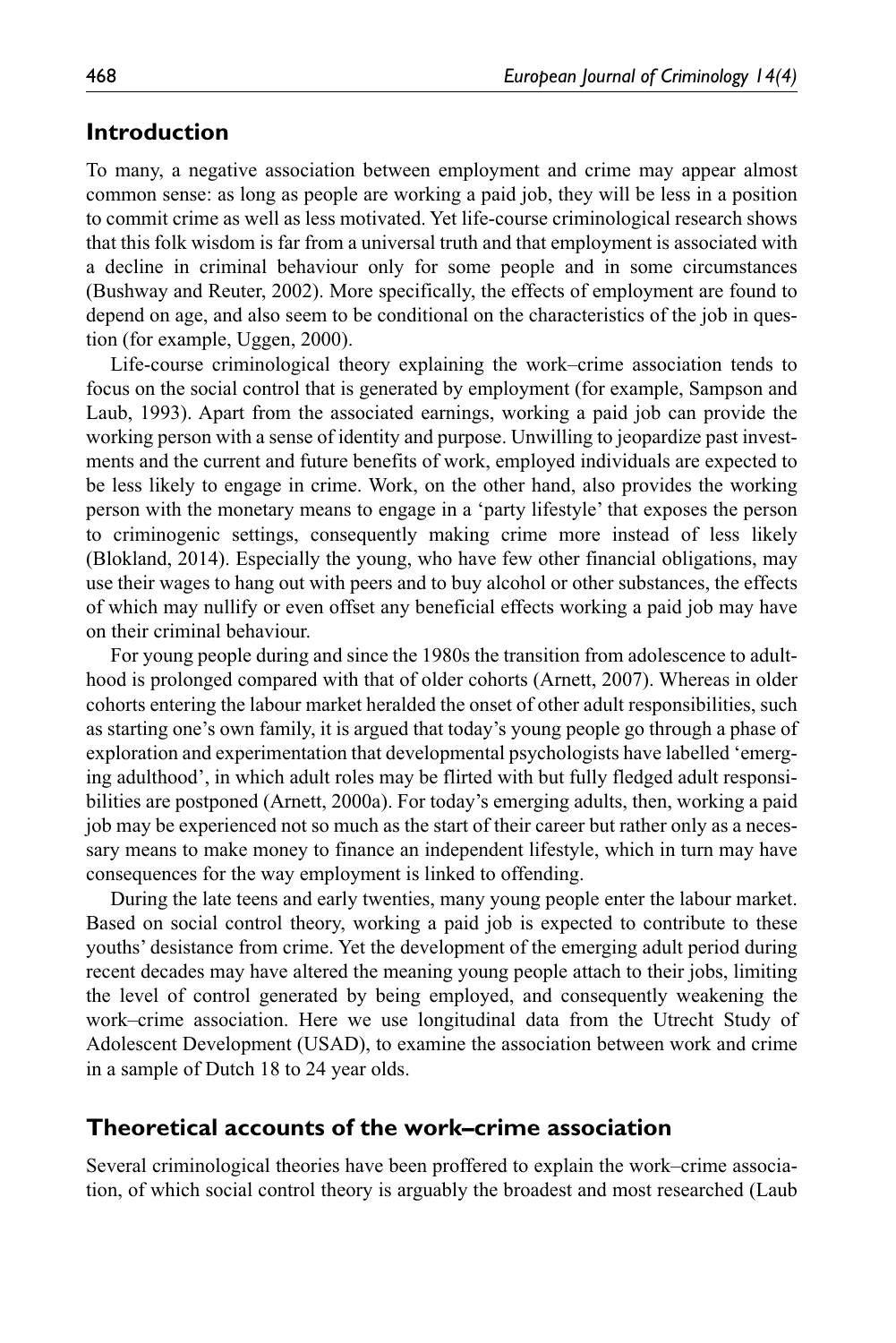and Sampson, 2003). Other theories include routine activities theory, rational choice theory and explanations focusing on identity (Uggen and Wakefield, 2008). Because the available data specifically allow us to test hypotheses derived from social control theory, we will focus our theoretical discussion on this theory.

#### *The work–crime association: A social control explanation*

The basic tenet of control theory is that the individual is deterred from engaging in delinquency and crime by the *direct* control generated by that individual's bond to conventional society but even more so by the *indirect* control. Being employed can constitute such a bond, as can being married or having children (Blokland and Nieuwbeerta, 2010).

Working a paid job generates direct controls on the individual's behaviour, because employees are expected to show up for work on time, are engaged in conventional activities during working hours, and are under the supervision of conventional co-workers and managers while at the workplace. From control theory – as from routine activities theory – it follows that, as a result of these direct controls on individual behaviour, employed people are more likely to refrain from criminal behaviour than are the unemployed. The extent to which someone is bonded to conventional society differs between persons as well as within persons over time, for instance when the individual goes through a spell of unemployment. Furthermore, different jobs may vary in the level of direct control they generate, depending for instance on the level of managerial supervision involved (Detert et al., 2007).

Control theory, however, goes beyond the effect of direct control, and attributes an even greater influence to indirect control in preventing delinquency and crime (Sampson and Laub, 1993). Indirect control is generated when the bond to conventional society represents a certain value to the bonded individual, which he or she is unwilling to sacrifice. Regarding work, subjective measures of the job will influence this perceived value and therefore the level of indirect social control derived from it. Subjective measures are, for example, the level of commitment to and the future possibilities of the job as perceived by the emerging adult. A greater commitment to the job and more perceived possibilities will lead to a stronger bond.

However, the temporal location of this bond can differ, setting indirect control apart from its direct counterpart. Firstly, past investments in a particular bond can act as a current source of indirect control. The more time and effort the person has already invested in reaching a certain goal, the less he or she is assumed to be willing to abandon that goal. Past investments in one's employment career may include one's reputation as a good worker or the level of seniority attained. Secondly, current benefits may also be a reason to forgo offending. Working a paid job yields both monetary and social benefits – for instance in terms of social status – that the working individual may not wish to jeopardize. In this regard, predictions based on control theory mirror those of rational choice theory. Finally, social control may originate from expected future benefits. The current job may be perceived as the first step in a successful career, and anticipated future earnings may help future desires to be viewed more positively. Being employed may thus provide the individual with a sense of goal directedness and purpose. Perceived past, present and future benefits and obligations brought about by being employed strengthen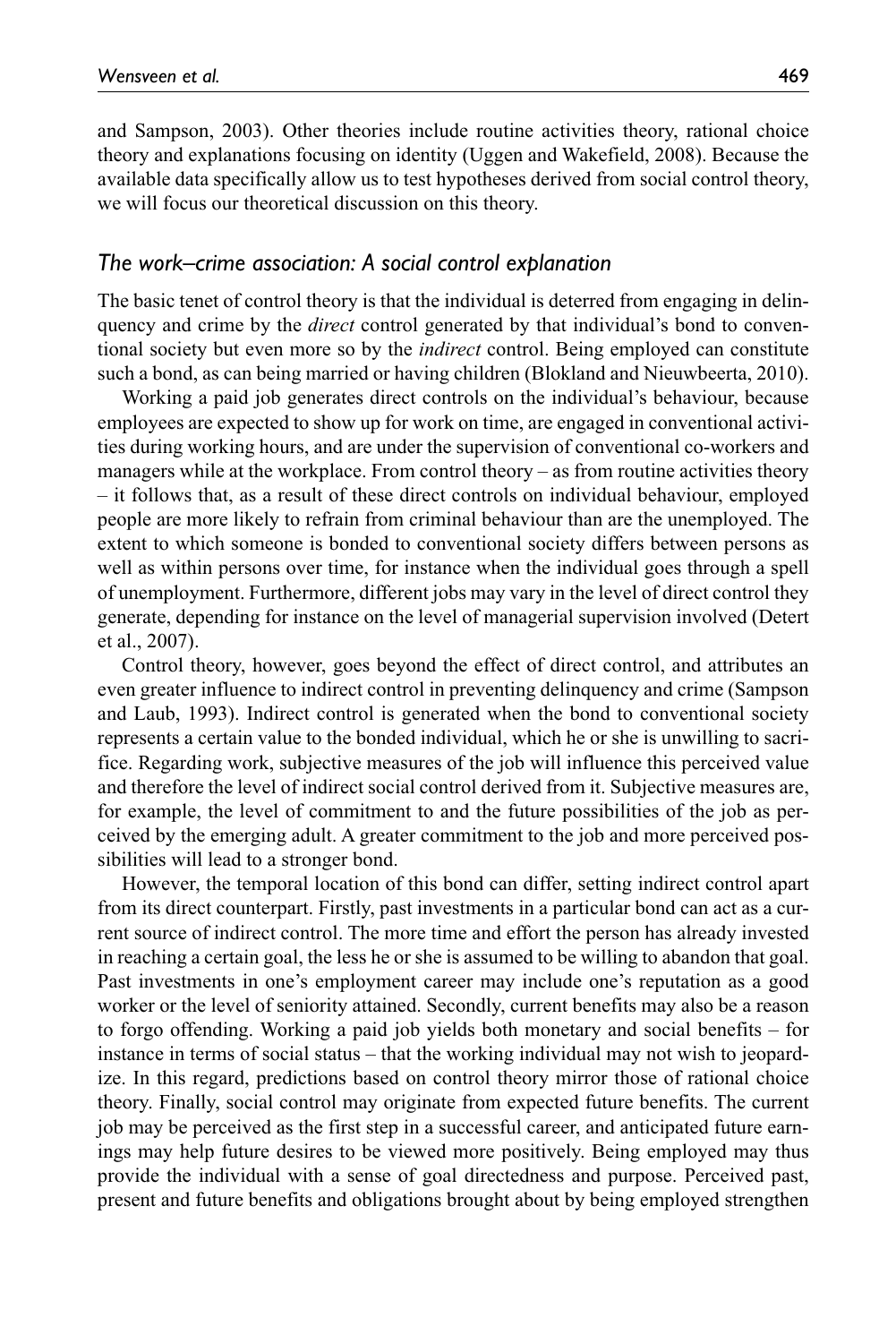the employed individual's conventional identity, making him or her more likely to adhere to the responsibilities and expectations embedded in the social role of employee and less likely to engage in delinquency and crime. Because indirect control is largely based on individual perceptions, however, to the extent that these perceptions change, so may the work–crime association.

### *Employment during emerging adulthood*

Since the 1970s Western societies have seen a dramatic increase in the average age at which young people engage in social roles that were long conceived of as demarcating adult life. In the Netherlands for instance, the average age of first marriage for women increased four years from 24 in 1970 to 28 in 1990 (Statistics Netherlands, 2014). The average age of first childbirth showed a similar increase. These demographic changes have contributed to the gradual manifestation of a new life stage between adolescence and adulthood that developmental psychologists have labelled 'emerging adulthood' (Arnett, 2007). The emerging adult period – roughly located in the third decade of life – is different from teenage years in that emerging adults usually enjoy more personal freedom than do their adolescent counterparts. On the other hand, emerging adults are less tied up in adult roles, and consequently have fewer responsibilities than the average adult, leaving more room for exploration and experimentation (Arnett, 2015).

Because Sampson and Laub's social control theory is based on a cohort of young people making the transition to work during the 1940s and 1950s, the meaning attributed to paid work could be different for emerging adults in more recent times than for older cohorts. Emerging adults feel less pressured than their baby-boom predecessors to fend for themselves and start a family. During this new life stage, paid employment is much in service of finding out who you really are and what you want to become, rather than the first step on the career ladder (Arnett, 2004). Consequently, emerging adults tend to work low-paid, temporary jobs that offer little in terms of present or future benefits (Mortimer, 2009). The changed perceptions of paid work during the emerging adult years may have important ramifications for the work–crime association and consequently the ability of social control theory to explain desistance from crime during this life stage. To the extent that emerging adults are still reluctant to commit themselves to adult roles and attach little additional meaning to their jobs apart from being a source of income, the level of indirect social control generated by emerging adult work may be limited, as will be the association between work and crime during this life stage.

### *Possible gender differences*

Finally, the level of indirect social control generated by being employed may be gendered. To the extent men are perceived – or perceive themselves – as the breadwinner, working a paid job may constitute a larger part of men's identity than it does for women (McFadyen, 1995). On the other hand, women , more so than men, can call upon substitute social roles, such as motherhood, to express themselves as adults (Paul and Moser, 2009). Traditional sex roles thus predict the work–crime association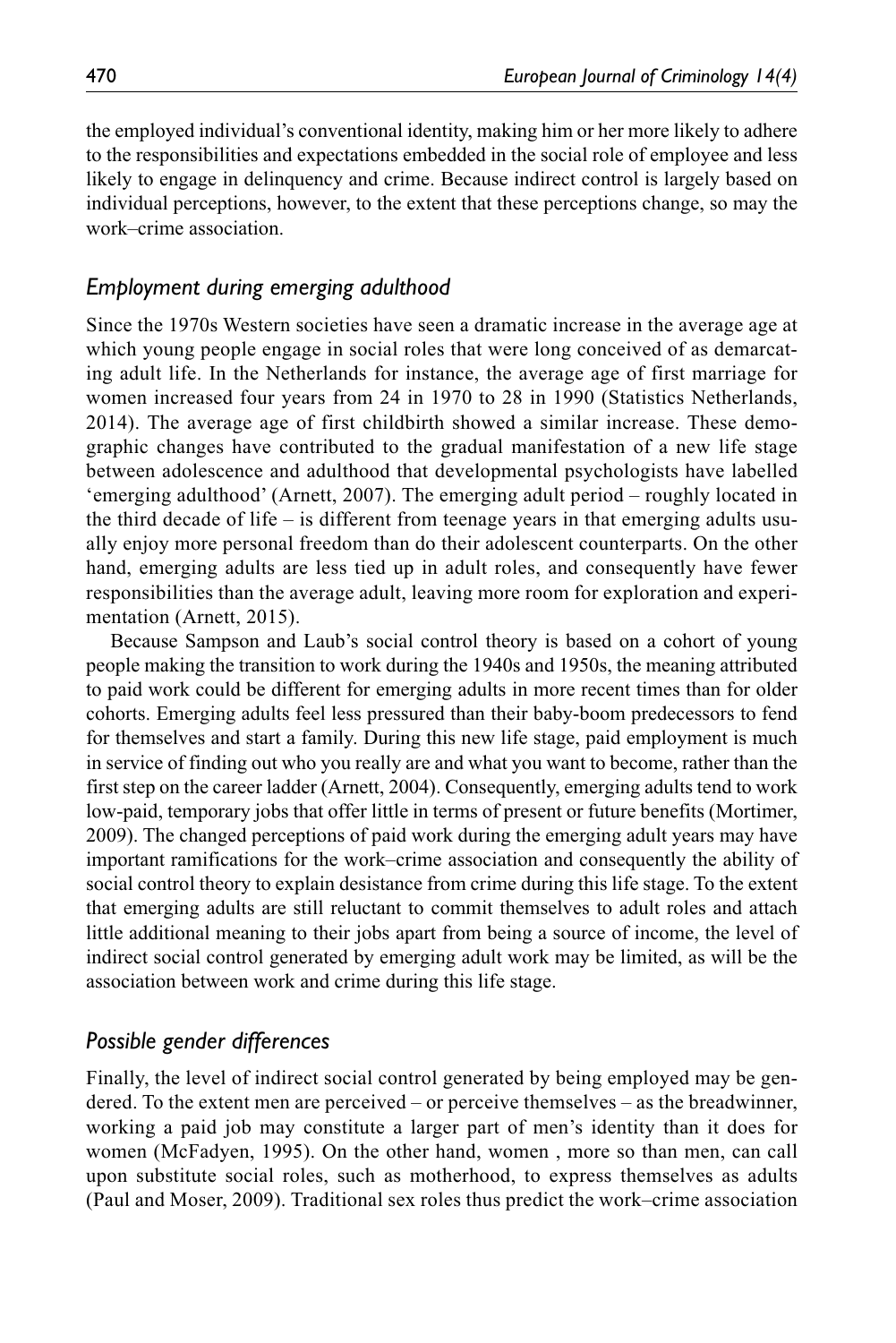to be stronger for men compared with women. Yet, as with conceptions of the transition to adulthood, conceptions of what it means to be a man or what it means to be a woman may be different in younger cohorts compared with older cohorts. In the Netherlands, men and women enter the labour market at increasingly similar rates, especially during the emerging adult years (Van der Valk and Boelens, 2004). The meaning men and women attach to being employed has also become increasingly similar (Hult, 2008; Nordenmark, 1999). In the present day then, for emerging adults the indirect control generated by being employed, and thus the work–crime association, may be very similar for men and women.

### **Previous empirical studies**

Whereas research on the association between employment and adult crime suggests that working a paid job decreases crime and deviance (for extensive reviews see Bushway and Reuter, 2002; Uggen and Wakefield, 2008), the results for the protective effects of work during the third decade of life are far less conclusive. Some studies find paid work to have a dampening effect on emerging adult crime (for example, Farrington et al., 1986; Sampson and Laub, 1993; Van der Geest et al., 2011; Wadsworth, 2006; Witte and Tauchen, 1994; Wright and Cullen, 2004). Yet others find no such effect (for example, Uggen, 2000), or even find working a paid job to be associated with increased levels of offending (for example, Blokland, 2014; Lustig and Liem, 2010). It is important to note here that among studies that did find a protective effect of employment on emerging adult crime are those based on older cohorts for whom the transition from adolescence to adulthood was likely to have been swifter than that for modern-day cohorts. Finally, early studies on the effect of employment during adolescence seemed to indicate that work during adolescence increased, rather than decreased, delinquency (Mortimer, 2003). Yet more recent studies applying stricter controls for selection effects have failed to find such effects (for example, Apel et al., 2007; Paternoster et al., 2003; Staff et al., 2010), underlining the importance of controlling for selection effects when studying the impact of work on offending behaviour.

Control theory suggests that it is not just having a job that fosters desistance, but rather the social control that is generated by either past investments, current benefits or future prospects tied to the particular job that makes the employed less likely to engage in delinquency and crime. Previous research, for example, found an effect of job stability – over and above the effect of being employed (for example, Laub et al., 1998; Verbruggen et al., 2012). Yet other studies found no such effect (for example, Giordano et al., 2002; Van der Geest et al., 2011; Wadsworth, 2006). Other studies included indicators of job quality (for example, the amount of wages, legal versus illegal employment, primary versus secondary labour market employment, or formal versus informal jobs) (Apel et al., 2006; Crutchfield and Pitchford, 1997; Fagan and Freeman, 1999; Grogger, 1998; Uggen, 1999; Wadsworth, 2006 ) or of future prospects (for example, regular versus temporary jobs) (Van der Geest et al., 2011). What these studies have in common is that they used objective rather than subjective measures of job characteristics. In the end however, when it comes to the potential deterrent effect of losing one's job, it is the individual perception that counts.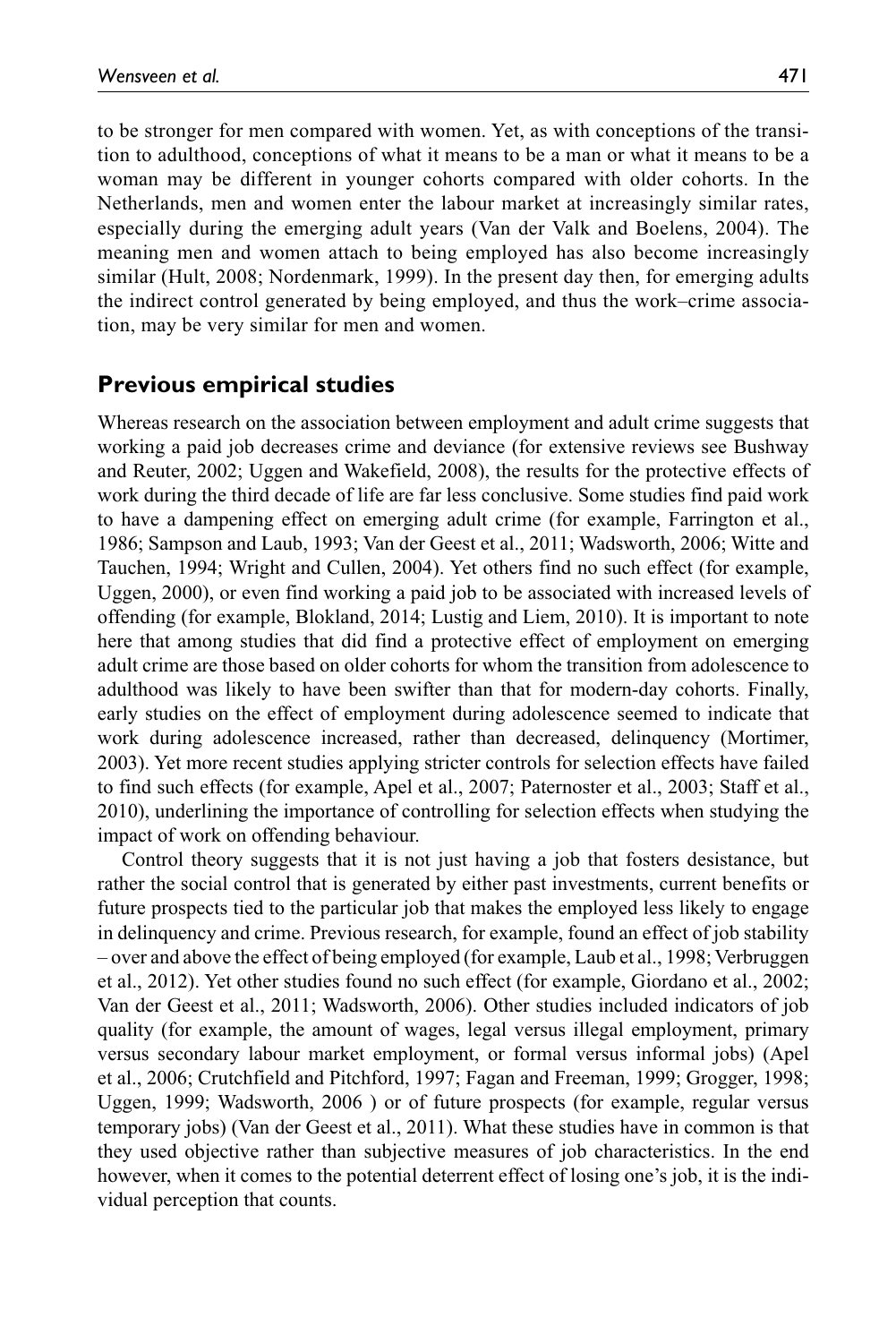Finally, a limited number of studies have examined the extent to which the work– crime association is gendered. Exemplifying criminology's preoccupation with male crime, most of the older studies have data only on males (for example, Farrington et al., 1986; Sampson and Laub, 1993). Whereas working a paid job constituted an important part of masculine identity in the past, for more recent cohorts labour market participation is increasingly equal for men and women, as is the meaning young people of both sexes attach to work (Hult, 2008; Van der Valk and Boelens, 2004). In their study of a contemporary cohort of previously institutionalized youths, Verbruggen et al. (2012) found a dampening effect of employment for both men and women. Another study of modernday disadvantaged young adults even found the employment effect for women to outstrip that for men (Uggen and Kruttschnitt, 1998).

### **Current study**

In the current study we examine the association between work and crime in a contemporary sample of emerging adults. Using longitudinal data covering the ages 18–28 allows us to examine whether the work–crime association still holds for a generation for whom the transition from adolescence to adulthood differs radically – at least demographically – from that of its predecessors. Furthermore, these data are representative of the entire native Dutch emerging adult population, and not limited to high-risk or previously institutionalized offenders, which allows us to address the generality of the work–crime association, as well as the theories that have been offered to explain it, beyond these particular groups. Being based on self-report data, the current study uses subjective measures of theoretically relevant job characteristics instead of relying on objective measures. Because emerging adulthood is characterized by experimentation and finding out who you are, objective measures of job quality are likely to be less suitable during this period. Finally, the current sample consists of young men and women, allowing us to examine the extent to which the work–crime association is conditional on sex, and whether subjective appraisals of job quality differentially influence delinquency and crime among men and women.

## **Method**

#### *Sample*

The current analyses are based on data from the Utrecht Study of Adolescent Development (USAD; Meeus & 't Hart, 1993), a three-wave longitudinal self-report study, with measurement waves in 1991, 1994 and 1997. The USAD sample was drawn from an existing panel study of 10,000 households in the Netherlands, and consists of 3393 Dutch adolescents (58 percent girls) and emerging adults aged 12 to 24 at the time of the first measurement wave ('t Hart et al., 1993). The sample was found to be representative of the Dutch population with respect to age, socioeconomic status, level of education, level of urbanization and religion. Yet, since few respondents were of non-Dutch descent, the sample's representativeness is limited to native Dutch adolescents and emerging adults (De Goede et al., 1999). Data were collected using self-reports. Respondents were interviewed face-to-face and filled out questionnaires about education, work, delinquent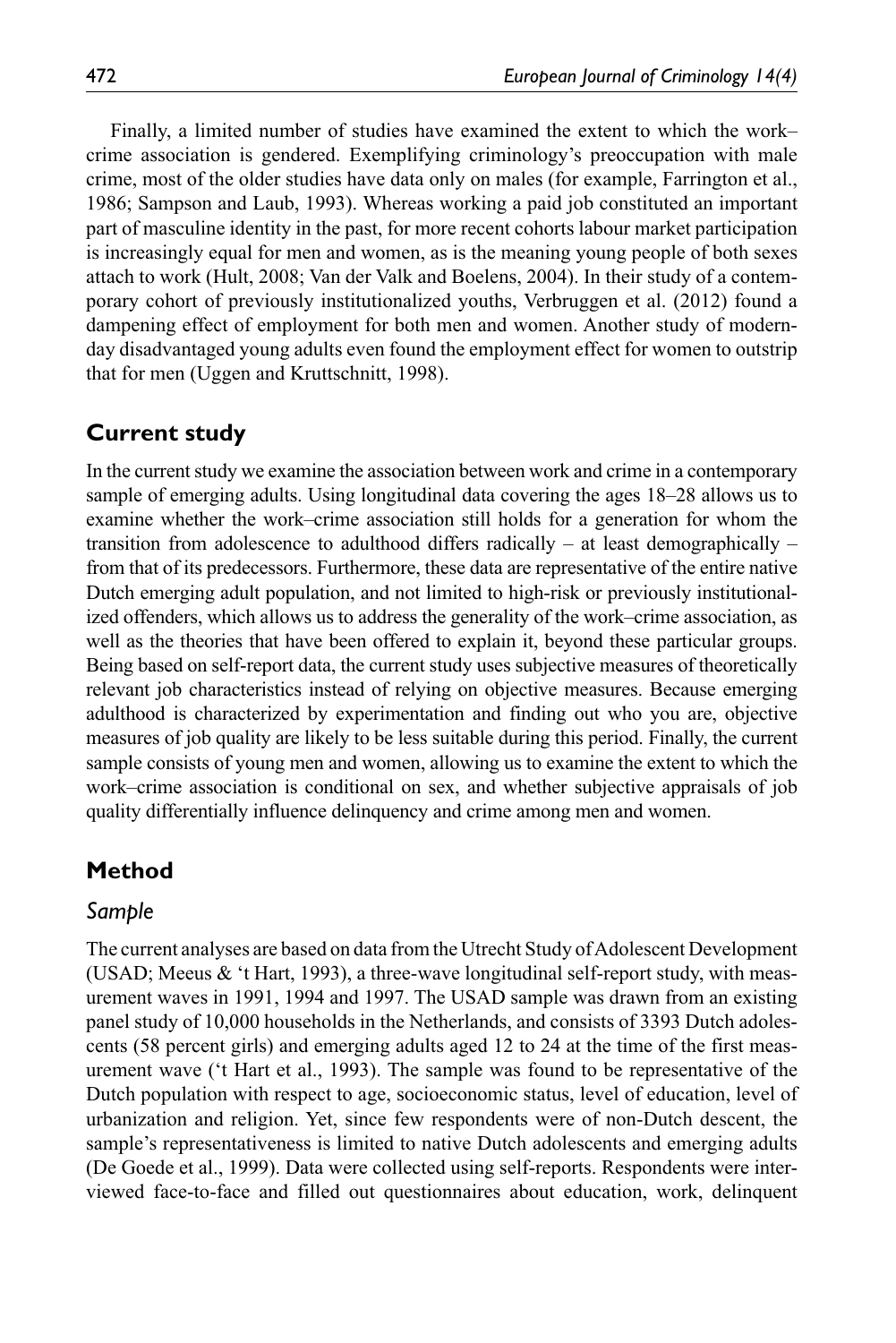behaviour, personal characteristics and living circumstances ('t Hart et al., 1993). Since we focus on emerging adults in this paper, we included only those respondents who were between ages 18 and 24 at the time of first measurement, and for whom data were available for all three measurement waves  $(N = 669)$ . Subsequent analyses on selective attrition indicate that boys were more likely to drop out of the study than girls. However, no significant differences were found between emerging adults who were included in the current study and those who were excluded on our key variables: work, work characteristics and delinquency.

### *Dependent variable*

*Delinquency.* A 21-item variation scale of delinquency was used to measure delinquent behaviour (Luijpers, 2000; Meeus et al., 2004). The delinquency measure consists of items on three types of delinquent behaviour: property offences (13 items, for example 'theft of bike'), violent offences (5 items, for example 'physical abuse') and vandalism (3 items, for example 'arson'). For every item, respondents reported whether or not they had committed that particular crime in the past year. The variation scale of delinquent behaviour was computed by summing the dichotomous scores on all 21 delinquency items, which resulted in a one-dimensional scale (Van der Heijden et al., 1997). The use of delinquency variation scales has several advantages over the use of frequency scales, because variation scales are known to have better internal consistency, show higher stability over time and display stronger associations with conceptually related variables (Bendixen et al., 2003). The validity of the current measure was described extensively by Junger-Tas and Kruissink (1990).

Because delinquency was measured as delinquent acts committed during the year prior to the measurement point, delinquency from measurement wave 1 would be the predictor of working a paid job instead of the outcome. Therefore, we use delinquency measured at waves 2 and 3 as the dependent variable.

At the first measurement wave for delinquent behaviour, that is, the second measurement wave in the study, 45.6 percent of the males reported having engaged in at least one delinquent act during the previous year, with an average of 1.7 different types of offences. At the second wave this dropped to 31.7 percent, with an average of 1.5 different offences. Females reported engaging in delinquency in the previous year in 24.8 percent and 19.0 percent of cases for waves 1 and 2 respectively, with an average of 1.6 and 1.2 different types of offences.

#### *Independent variables*

*Work.* On each measurement wave, respondents indicated whether they worked a paid job or not  $(0 = no$  job;  $1 = has a$  job). Prior studies suggest that the work–crime association may differ across age (Arnett, 2000a; Van Drie and Weijers, 2010). To capture any age-graduation in employment effects, dummy variables were constructed for being employed at a specific age. For instance, the variable 'work  $18-19$ '  $(0 = no job; 1 = has$ a job) indicates whether or not respondents worked a paid job when they were 18 or 19. Similar variables were constructed for ages 20–21, 22–23, 24–25 and 26–28.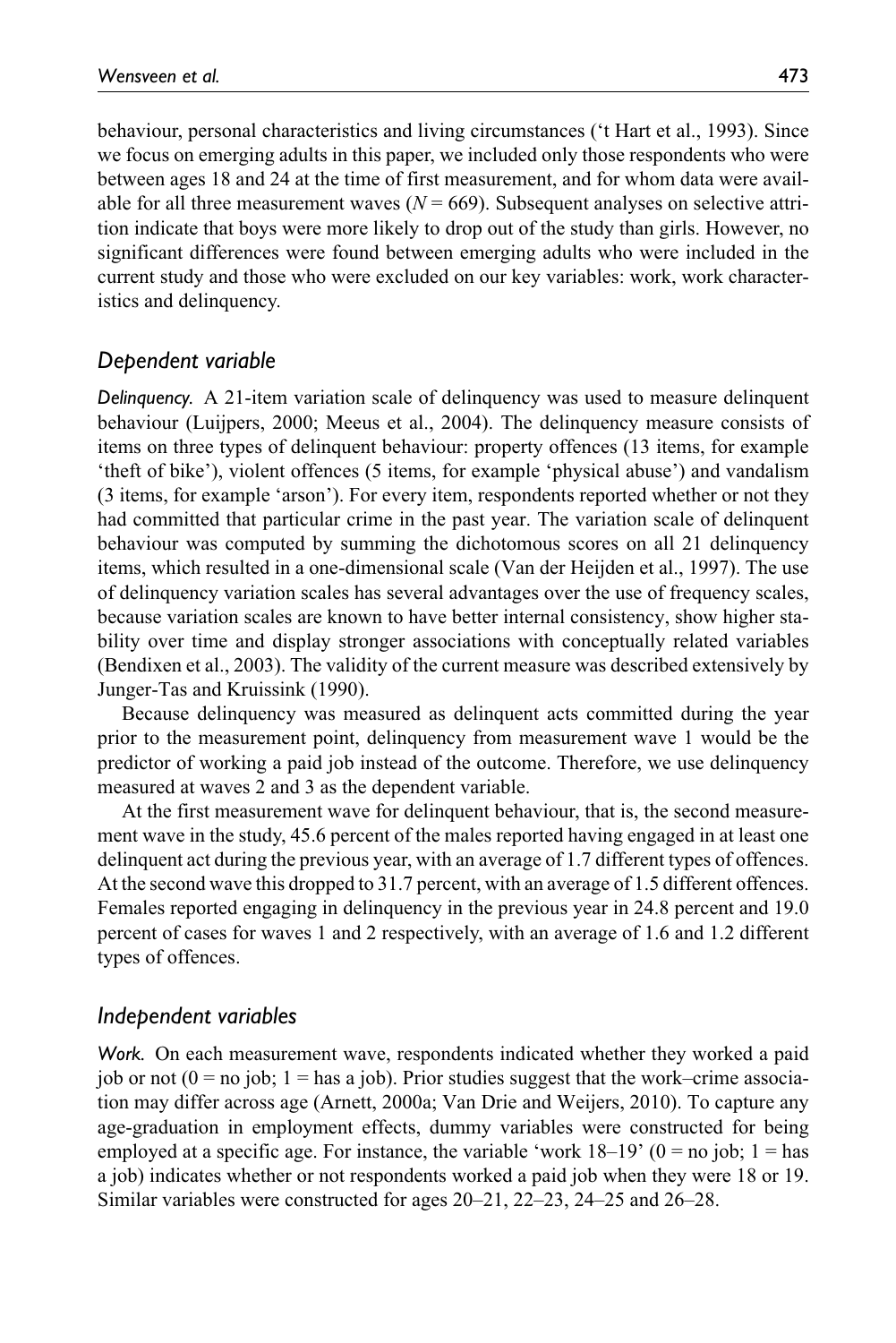Using work variables only for waves 1 and 2, while using delinquency measurements from wave 2 and 3, we let work during one wave predict delinquency during the next. Because we have no delinquency measurements after wave 3, wave 3 employment data are dropped from the analyses.

*Job perceptions*. Two job-related perceptions were included in the current analyses: 'commitment to work' and 'future prospects'. Both these job-related perceptions were measured by the Utrecht Groningen Identity Scale (U-GIDS), developed by Meeus (De Goede et al., 1999; Meeus, 1993). *Commitment to work* was measured by an eight-item scale, involving the level of self-confidence and confidence in the future that adolescents obtain from their current job (for example, 'A job provides meaning to life'). Commitment to conventional goals is an important aspect of social control so, based on social control theory, it can be expected that the more committed a person is to his or her current job, the less likely he or she will engage in crime. The *future possibilities* that respondents ascribed to a particular job were measured by a five-item scale concerning the possibilities respondents felt arose from working a particular job (for example, 'my current job provides the opportunity to develop myself'). As with commitment, higher levels of future prospects attributed to a particular job are expected to increase the job's contribution to the individual's stake in conformity, and therefore that job's impact on desistance. Items for both the commitment to work and future prospects scales were measured on a five-point Likert scale, ranging from 1 (not true at all) to 5 (very true). Cronbach's alphas for the two scales were good and ranged from .78 to .90 across all measurement waves. The items on job-related perceptions were answered by respondents who were working a paid job at the time of questioning  $(N = 365)$  during the first measurement wave and  $N = 475$  during the second measurement wave).

### *Background characteristics*

*Living situation.* Respondents were asked to indicate whether they lived with one or both parents or on their own  $(0 =$  lives with parent(s);  $1 =$  lives alone). During the first measurement wave, 29.6 percent of male respondents reported living on their own. This increased to 49.6 percent during the second measurement wave. For females these percentages were 45.4 percent and 71.5 percent, respectively.

Level of education. Level of education was measured by using a four-point scale  $(1 = low$ education; 4 = high education) and was based on the highest reported education. Low education refers to elementary school and the lowest level of high school. Educational level subsequently increases from higher levels of high school, through vocational schooling and higher professional education to university schooling. For emerging adults who were still enrolled in school, the educational level of the current school was used. The percentage of male respondents reporting a low level of education dropped from 25.6 percent during the first wave to 16 percent during the second measurement wave. For females this was respectively 21.5 percent and 11.7 percent.

*Participation in education.* Respondents were asked if they currently participated in education  $(0 = did not participate in education; 1 = participated in education). During the first wave$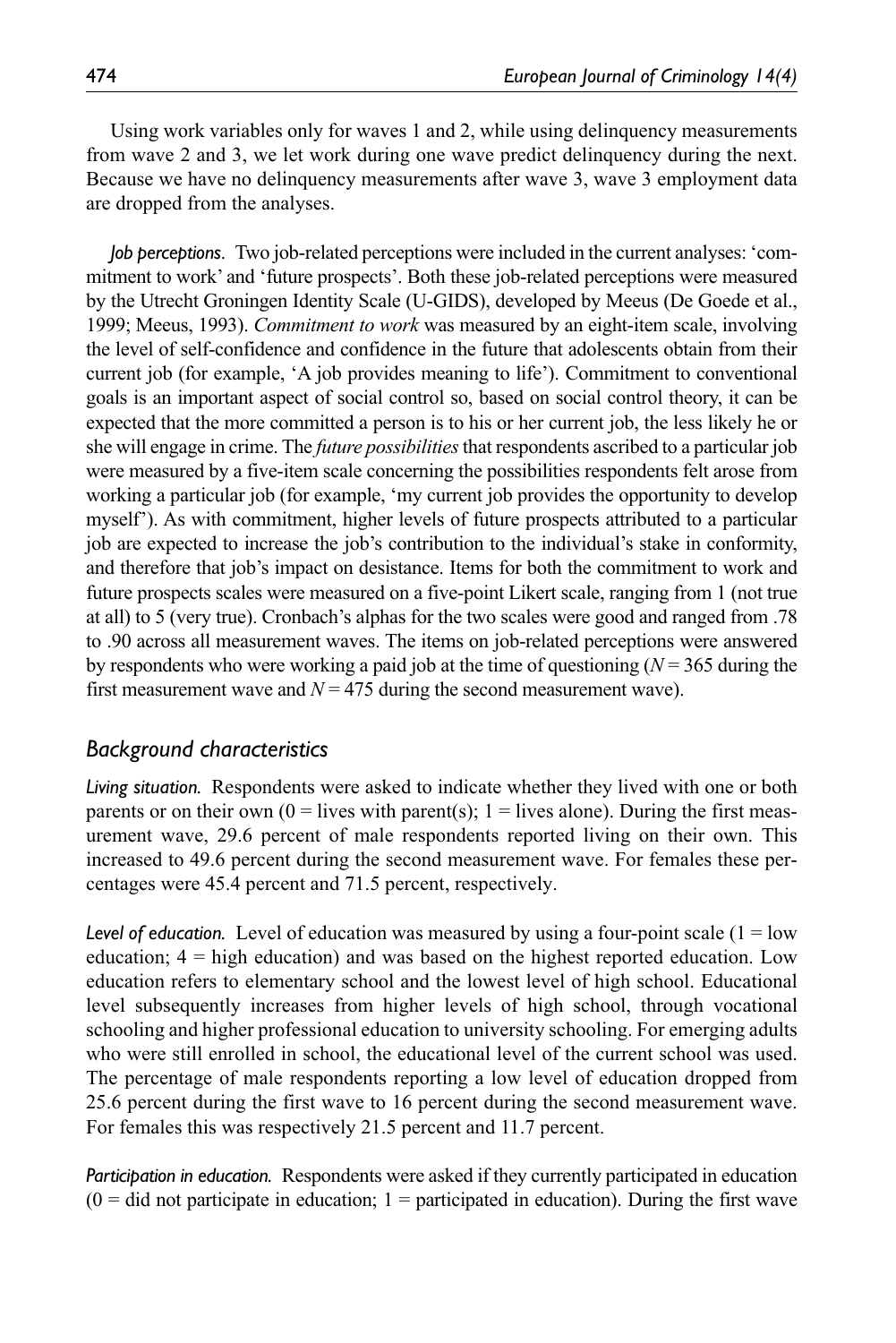more than half of the men participated in education; during the second wave participation in education decreased to just over a quarter (51.6 percent and 26.9 percent, respectively). For women these percentages were lower: 41.6 percent and 18.1 percent, respectively.

*Work ethic.* Work ethic was measured by letting respondents report their agreement to 11 different statements on the importance of having a paid job (for example, 'a stable job is important to make something of your life'). Respondent reactions to these statements were measured on a five-point Likert scale  $(1 = 'don't)$  agree at all' to  $5 = 'fully)$  agree'). Cronbach's alphas for this measure ranged from .87 to .89 across measurement waves. Because this measure referred to paid work in general, and not to any job in particular, all respondents regardless of whether or not they were currently working were asked to answer these questions. Work ethic is included as a time-varying background variable in our models.<sup>1</sup>

### *Plan of analyses*

When estimating the association between work and crime, the biasing effects of selection need to be taken into account. That is, respondents working a paid job may differ from respondents not working in ways that also affect the extent to which these groups engage in delinquency and crime. Not taking into account such between-individual variation may lead one to erroneously attribute differences in delinquency to working a paid job. Here we use fixed-effects models to deal with the problem of selection. Fixed-effect models focus only on within-individual change, while controlling for all time-stable individual characteristics, whether measured or unmeasured (Allison, 2005; see Edmark, 2005, for a recent application of this type of model in prior research on the work–crime association). Because fixed-effect models control for all stable characteristics, the main effects of these characteristics can no longer be estimated. However, fixed-effects models do allow interaction effects between time-stable and time-varying variables to be estimated.

To answer our current research questions, we estimate three fixed-effects models, using delinquency variation as the dependent variable and work, work characteristics and background characteristics as independent variables (see Table 3). Because delinquency was measured as delinquent behaviour during the previous year, we use the independent variables at wave 1 and wave 2 to predict delinquency at wave 2 and wave 3, respectively. To examine the association between working a paid job and delinquency at different ages, the first model includes the age-graded employment variables while additionally controlling for the time-varying background characteristics. Model 2 adds the effects of commitment and future prospects. Finally, because previous research suggests that the association between work and crime may be different for males and females, our third and last model includes interactions for all work-related variables and sex.

### **Results**

#### *Descriptives*

Tables 1 and 2 provide the descriptives for the current sample separately for men and women, and for the first and second measurement waves. Male and female respondents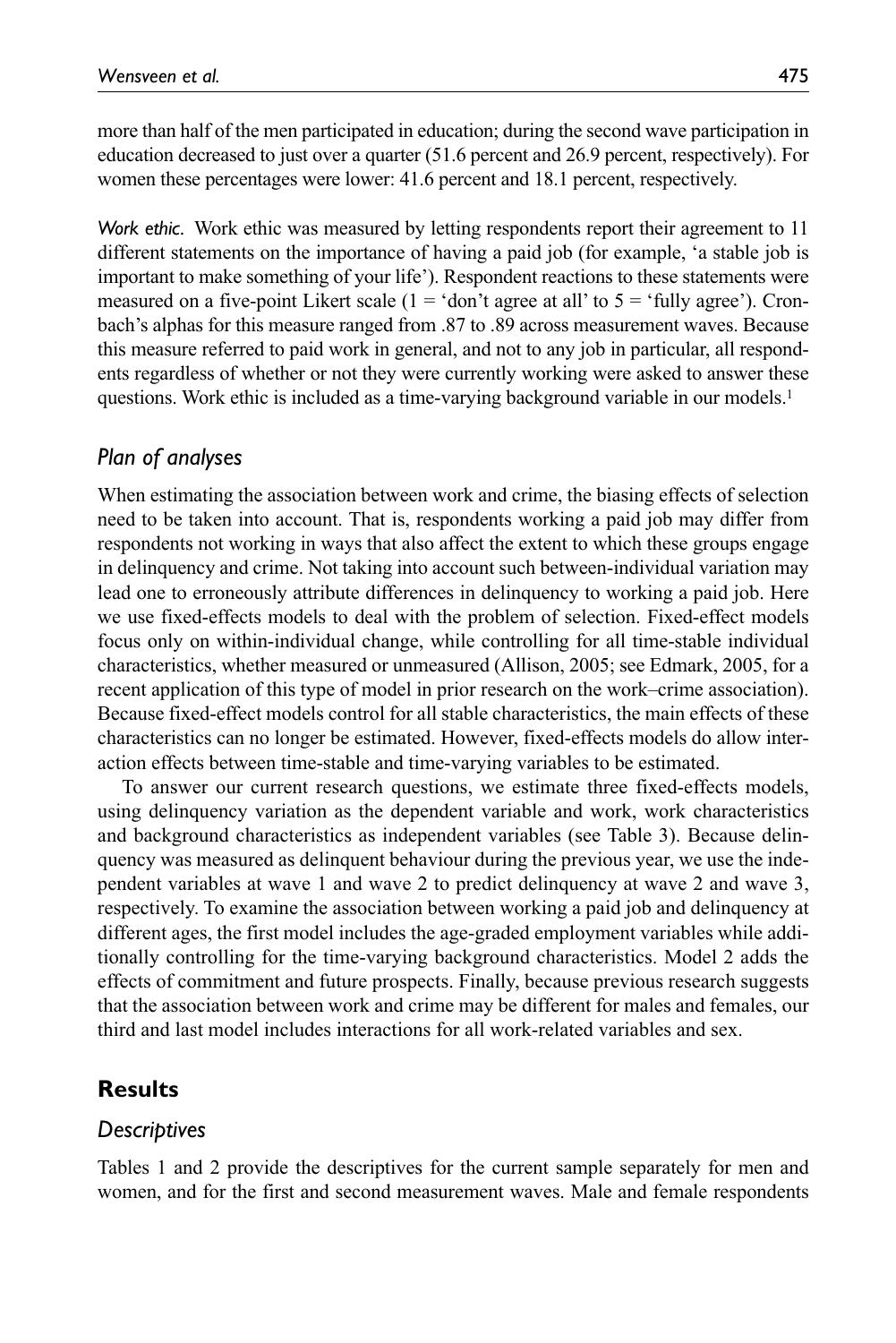|                             | Wave I       |      | Wave 2       |     |  |
|-----------------------------|--------------|------|--------------|-----|--|
|                             | Percent/mean | N    | Percent/mean | N   |  |
| <b>Background variables</b> |              |      |              |     |  |
| Average age                 | 20.9         | 250  | 24.1         | 268 |  |
| Involved in education       | 51.6         | 129  | 26.9         | 72  |  |
| Living on own               | 27.6         | 69   | 49.6         | 133 |  |
| Low level of education      | 25.6         | 64   | 16.0         |     |  |
| Mean work ethic             | 3.0          | 250  | 3.0          | 268 |  |
| Work                        |              |      |              |     |  |
| Working                     | 60.0         | 150  | 77.2         | 207 |  |
| Mean commitment             | 3.5          | 106  | 3.6          | 170 |  |
| Mean possibilities          | 3.9          | 107  | 3.9          | 172 |  |
|                             | Wave 2       |      | Wave 3       |     |  |
| Delinguency                 |              |      |              |     |  |
| Participation               | 45.6         | l 14 | 31.7         | 85  |  |
| Mean offence types          | 1.7          | 114  | 1.5          | 85  |  |
| Mean offence number         | 3.7          | l 14 | 4.0          | 85  |  |

**Table 1.** Descriptive statistics: (In)dependent variables for men.

**Table 2.** Descriptive statistics (in)dependent variables for women.

|                             | Percent/mean | N           | Percent/mean |     |  |
|-----------------------------|--------------|-------------|--------------|-----|--|
|                             | Wave I       |             | Wave 2       |     |  |
| <b>Background variables</b> |              |             |              |     |  |
| Average age                 | 21.3         | 339         | 24.5         | 375 |  |
| Involved in education       | 41.6         | 4           | 18.1         | 68  |  |
| Living on own               | 45.4         | 154<br>71.5 |              | 268 |  |
| Low level of education      | 21.5         | 73          | 11.7         | 44  |  |
| Mean work ethic             | 2.8          | 339         | 2.8          | 375 |  |
| Work                        |              |             |              |     |  |
| Working                     | 63.4         | 215         | 71.5         | 268 |  |
| Mean commitment             | 3.5          | 158         | 3.6          | 242 |  |
| Mean possibilities          | 4.1          | 158         | 4.0          | 242 |  |
|                             | Wave 2       |             | Wave 3       |     |  |
| Delinguency                 |              |             |              |     |  |
| Participation               | 24.8         | 84          | 19.0         | 71  |  |
| Mean offence types          | 1.6          | 84          | 1.2          | 71  |  |
| Mean offence number         | 2.7          | 84          | 2.7          | 71  |  |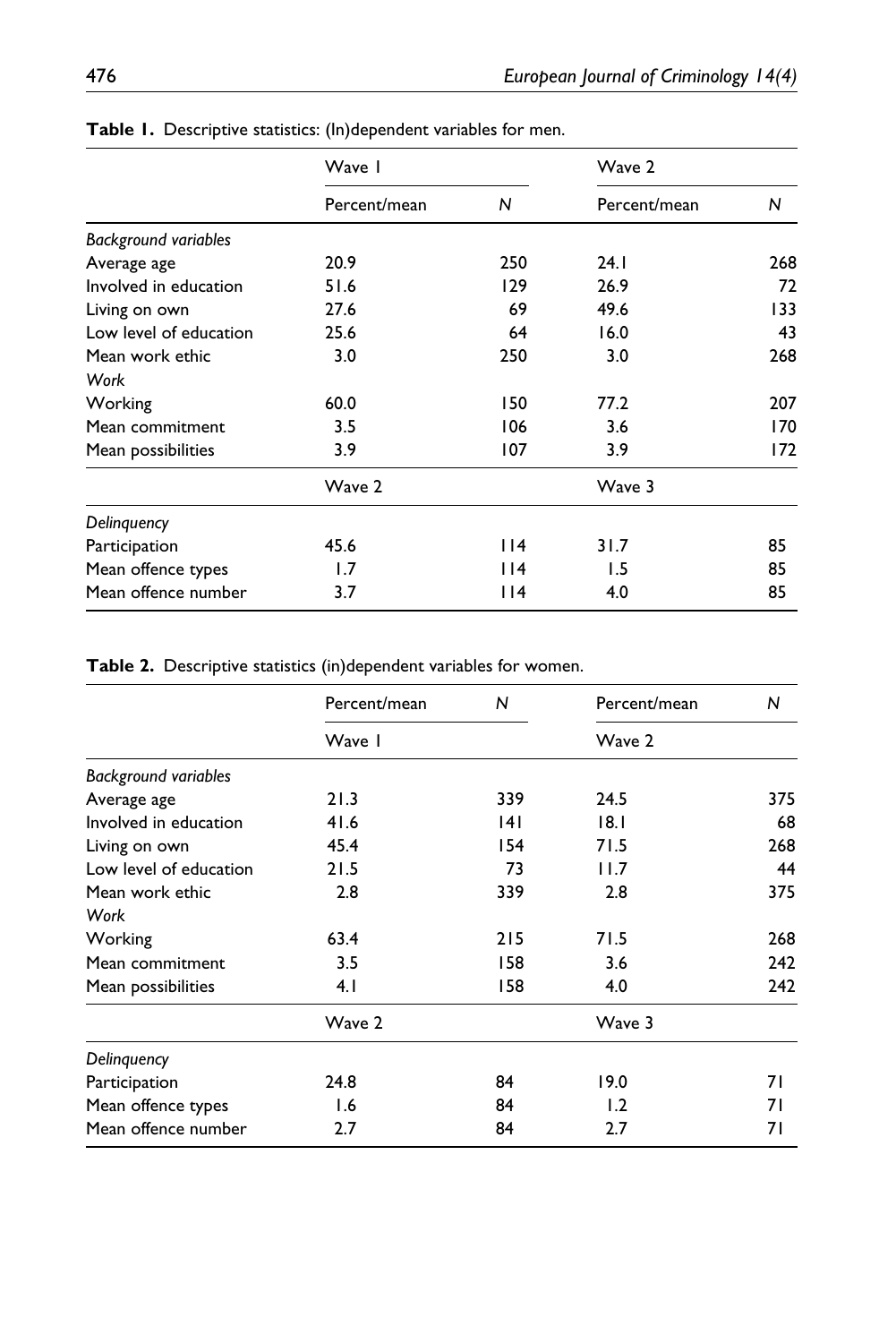were respectively aged, on average, 20.9 and 21.3 at the beginning of the study. The sample's age distribution is well-balanced (approximately 13 percent respondents per age-bin for the whole sample). That the emerging adult period is a transitional period is evidenced in our data by the increasing number of respondents finishing school and/or moving out of the parental home between measurement waves. On average, men reported a higher work ethic than women ( $t = 4.122$ ,  $p < .001$ ), and those employed reported a higher work ethic than those unemployed ( $t = -5.204$ ,  $p < .001$ ). With regard to employment, over 60 percent of the respondents reported they were working a paid job at least once during the period under study. Commitment to and the perceived future prospects of a respondent's job correlated positively with work ethic ( $\rho = 0.348$ ,  $p < .001$ ;  $\rho = 0.181$ ,  $p < .001$ ) and with each other ( $\rho = 0.529$ ,  $p < .001$ ). Finally, approximately one-quarter of respondents reported having engaged in at least one delinquent act during the period under scrutiny. Men showed a higher variety in delinquent behaviour than women  $(t = 6.266, p < .001)$ . A small correlation existed between work ethic and delinquency ( $\rho = -0.066$ ,  $p < .001$ ).

## *Work and delinquency*

Table 3 provides the results of the fixed-effect analyses. Model 1 estimates the effects of working a paid job at different ages, while controlling for potential time-varying confounders. None of the time-varying confounders have a significant effect on self-reported delinquency. Although only working a paid job at ages 18–19 asserts a significant influence on delinquency, the age–work parameters show a clear downward trend. Model 2 adds individual job perceptions to the model. As in Model 1, the age–work association becomes more negative with age. The level of commitment to the current job has no effect on delinquency, while perceived future perspectives exert an effect opposite to what was expected based on control theory. Our final model included interaction effects with gender for all work-related variables. For men, there was again evidence for an association between employment and delinquency, with those reporting working a paid job at later ages reporting decreased levels of delinquency. Neither men's commitment nor men's perceived future prospects of the current job significantly predicted selfreported delinquency. Although the age-graded association between employment and crime did not differ significantly for men and women, given the direction and size of the interaction effects the age-trend for women does seem less strong. This interpretation is confirmed when we estimate fixed-effects models separately for men and women: whereas for men the work–crime association becomes increasingly negative with age, for women there is no association between work and crime.2 Although the association between commitment and crime appeared more negative for women, this difference did not reach significance by conventional standards.

## **Discussion**

This study set out to test predictions based on control theory regarding the association between employment and crime in the emerging adult period. Whereas control theory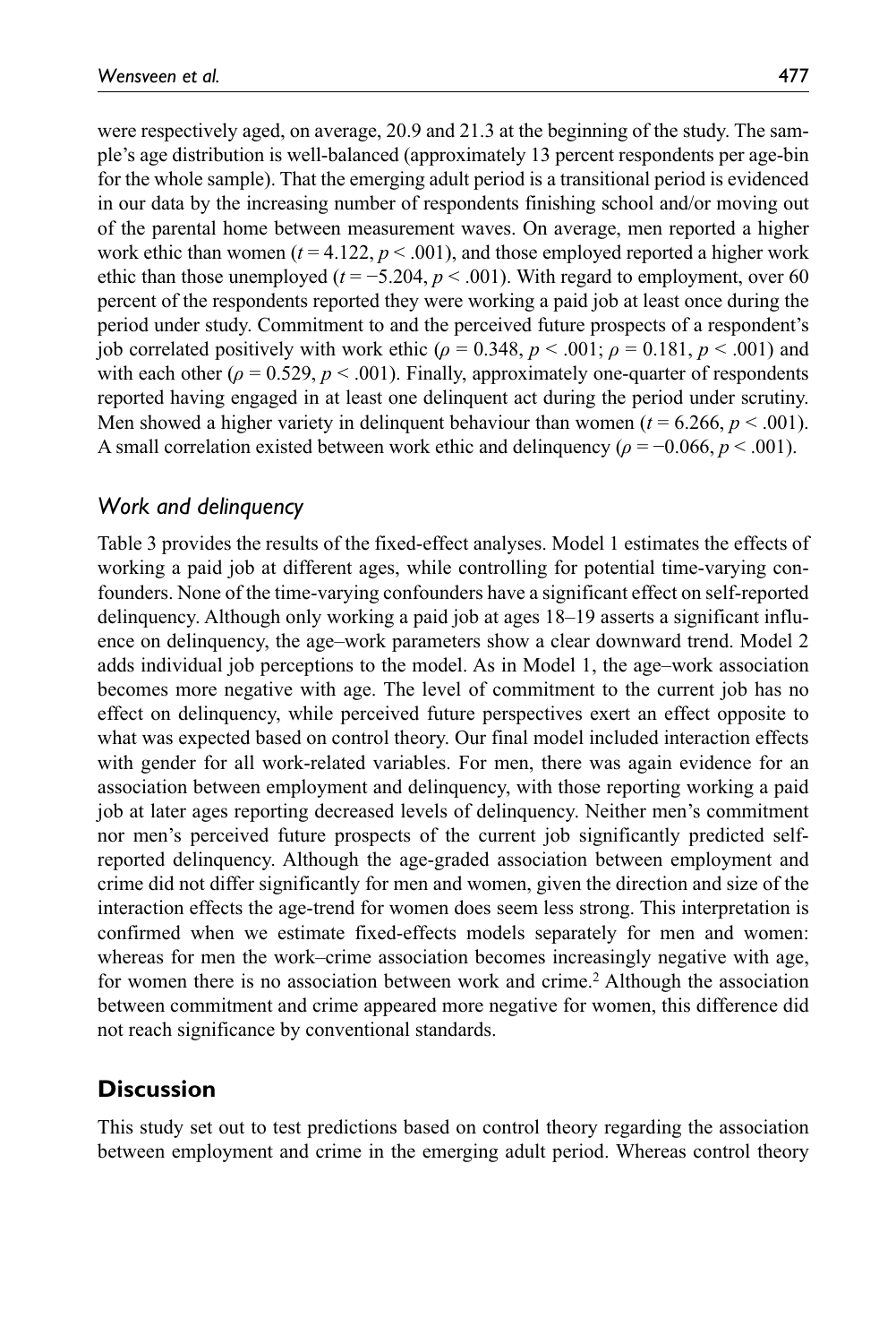|                                     | Model I   |       | Model 2               |       | Model 3    |       |
|-------------------------------------|-----------|-------|-----------------------|-------|------------|-------|
|                                     | ß         | S.E.  | ß                     | S.E.  | ß          | S.E.  |
| Constant                            | $1.253**$ | 0.523 | 1.677                 | 1.090 | 1.257      | 1.094 |
| Age                                 | $-0.028$  | 0.022 | $-0.066$              | 0.045 | $-0.046$   | 0.045 |
| Level of education                  | 0.020     | 0.051 | 0.004                 | 0.062 | $-0.004$   | 0.063 |
| Living on own                       | $-0.001$  | 0.100 | 0.099                 | 0.130 | 0.085      | 0.128 |
| Involved in education               | 0.052     | 0.093 | $-0.078$              | 0.263 | $-0.097$   | 0.263 |
| Work ethic                          | $-0.091$  | 0.064 | $-0.085$              | 0.090 | $-0.093$   | 0.093 |
| <b>Work 18-19</b>                   | $0.355**$ | 0.142 | 0.300                 | 0.230 | $0.701*$   | 0.376 |
| <b>Work 20-21</b>                   | 0.098     | 0.102 | $-0.313$              | 0.220 | $-0.189$   | 0.281 |
| <b>Work 22-23</b>                   | 0.070     | 0.096 | $-0.260$              | 0.181 | $-0.389$   | 0.238 |
|                                     | Model I   |       | Model 2               |       | Model 3    |       |
|                                     | ß         | S.E.  | ß                     | S.E.  | ß          | S.E.  |
| <b>Work 24-25</b>                   | $-0.060$  | 0.114 | $-0.314*$             | 0.187 | $-0.535**$ | 0.242 |
| <b>Work 26-28</b>                   | $-0.188$  | 0.145 | $-0.397*$             | 0.237 | $-0.651**$ | 0.295 |
| Work 18-19*Gender                   |           |       |                       |       | $-0.493$   | 0.474 |
| Work 20-21*Gender                   |           |       |                       |       | 0.078      | 0.395 |
| Work 22-23*Gender                   |           |       |                       |       | 0.448      | 0.369 |
| Work 24-25*Gender                   |           |       |                       |       | 0.560      | 0.369 |
| Work 26-28*Gender                   |           |       |                       |       | 0.559      | 0.379 |
| Commitment                          |           |       | 0.016                 | 0.082 | 0.161      | 0.117 |
| Future possibilities                |           |       | $0.170**$             | 0.073 | 0.984      | 0.100 |
| Commitment*Gender                   |           |       |                       |       | $-0.296*$  | 0.162 |
| Future possibilities*Gender         |           |       |                       |       | 0.128      | 0.147 |
| N                                   | 651       |       | 484                   |       | 484        |       |
| Likelihood ratio test (LR $\chi$ 2) | 15.84***  |       | 19.80 <sup>a***</sup> |       | 39.16***   |       |

**Table 3.** Effects of work and work-related factors on delinquent behaviour.

*Notes*: a. Compared with a model based on the same 484 respondents in which commitment and future perspectives are not included.

\**p* < .10; \*\**p* < .05; \*\*\**p* < .01.

predicts a negative association between work and crime based on the level of direct, but even more so on the level of indirect, control generated by engaging in paid work, specific features of the emerging adult period challenge this prediction. Our results show that work is indeed negatively associated with variation in self-reported delinquency, but only at older ages. For those aged 18–19, working a paid job seems to increase levels of delinquency and crime. Yet, for those aged 24 and over, those employed typically report less offending. These results are in line with Blokland (2014), who also reports a positive rather than a negative association between work and delinquency in a contemporary sample of Dutch emerging adults aged 18–22. This latter research also suggests that for native Dutch emerging adults – as in the current sample – the positive association between work and delinquency is mediated by those employed more often engaging in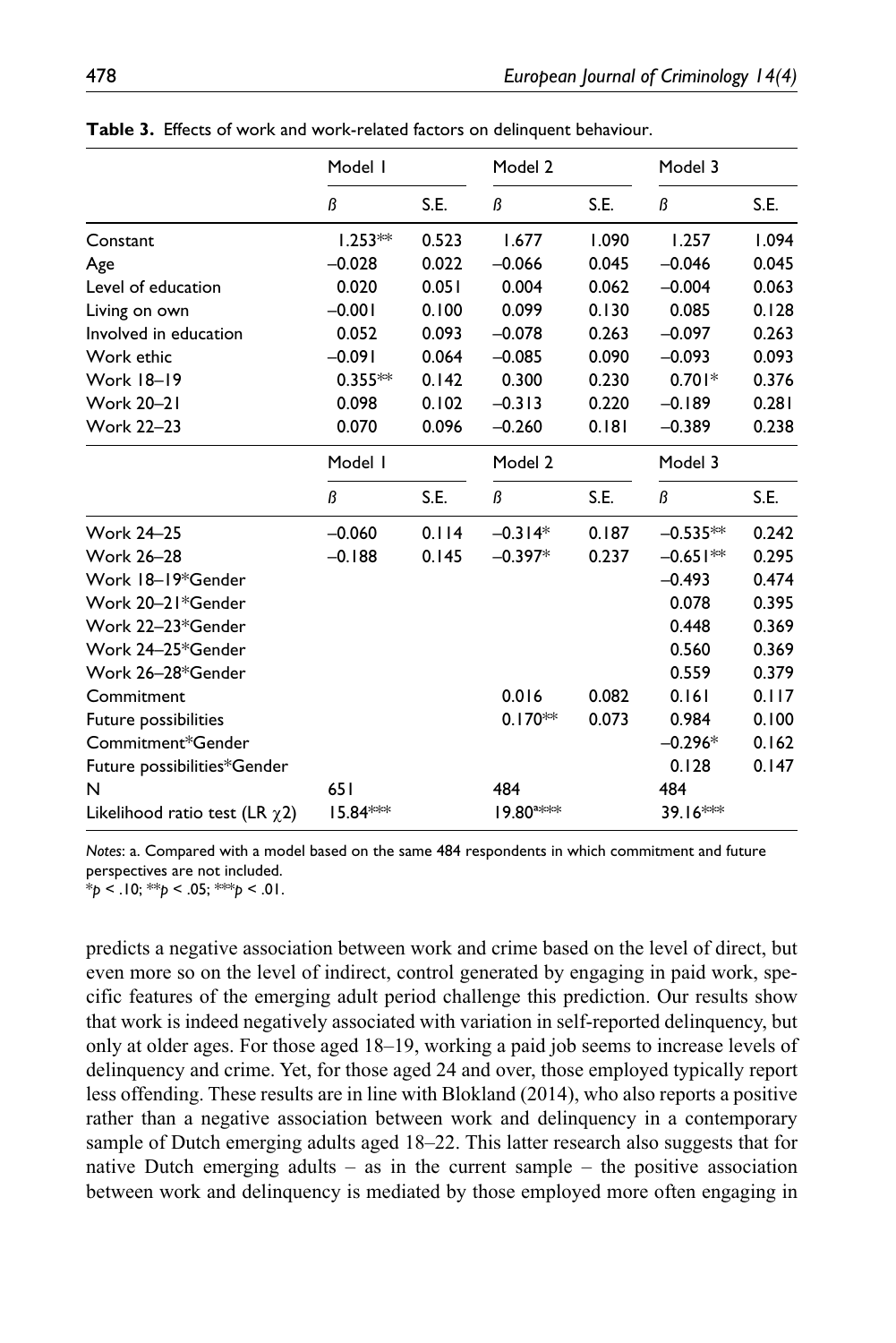excessive alcohol use. Increased opportunity in the absence of social control generated by other adult responsibilities may therefore explain the positive work–crime association around these ages. Unlike the predictions of social control theory, indicators of indirect social control – here, commitment and future possibilities – did not unequivocally predict self-reported variation in delinquency.

The negative association between working a paid job and delinquency, however, seems limited to male emerging adults only. For women, our data show no clear trend in the effects work has on crime. These results run counter to a recent Dutch study using a sample of emerging adults at high risk of committing crimes that found work to be related to a decrease in crime for both men and women (Verbruggen et al., 2012). Although the latter study did not find an additional effect of indirect social control measured by work duration for high-risk women, if anything, the current study found young women's commitment to the current job to decrease delinquency. Clearly, to be able to assess the generalizability of life-course interpretations derived from social control theory across gender, more research is needed on how exactly work and subjective perceptions of work are related to delinquency and crime among girls and women. The absence of an effect of work on women's delinquency in the current study could – in part – reflect that women, in general, attach less importance to having a job than do men (De Goede et al., 1999) and derive their identities more from other sources, such as relationships (Meeus, 1993) and family (Cinamon and Rich, 2002). However, the lack of a relationship between having a job and delinquency for female respondents might also – in part – be explained by the low delinquency rates of the women in the current sample. Whereas the USAD study is a general population study, the study by (Verbruggen et al., 2012) was based on women who had spent part of their youth detained in a juvenile justice institution.

Although subjective evaluations of the current job are important to the social control explanation of the work–crime association, commitment and future possibilities in the current data did not show a strong association with self-reported delinquency variety. The deterrent effect of conventional bonds lies in the fear of losing something that is valued. Emerging adults are generally optimistic about their future (Arnett, 2000b). It is possible that emerging adults estimate their chances of finding a job that is comparable to their current job (too) high and therefore perceive the potential damage of losing their current position to their future prospects as negligible. To the extent that this is true, a better operationalization of indirect social control generated by conventional social bonds among emerging adults may lie in the intensity and duration of their own investments in that particular bond, rather than in its current commitment or future possibilities. Previous work indeed found the duration of the conventional bond to predict desistance from offending (Laub et al., 1998). Unfortunately, the structure of the longitudinal data used in the current study does not allow for such an operationalization. Although we have information on whether respondents were working at each measurement wave, we do not know whether this related to the same job or an entirely different job, precluding a measurement of work stability.

The present study has several advantages, such as the age span and recency of the sample. Little criminological research has yet been done specifically on the emerging adult period, even though this life stage is becoming increasingly prominent in developmental psychology. Furthermore, the data pertain to a nationally representative sample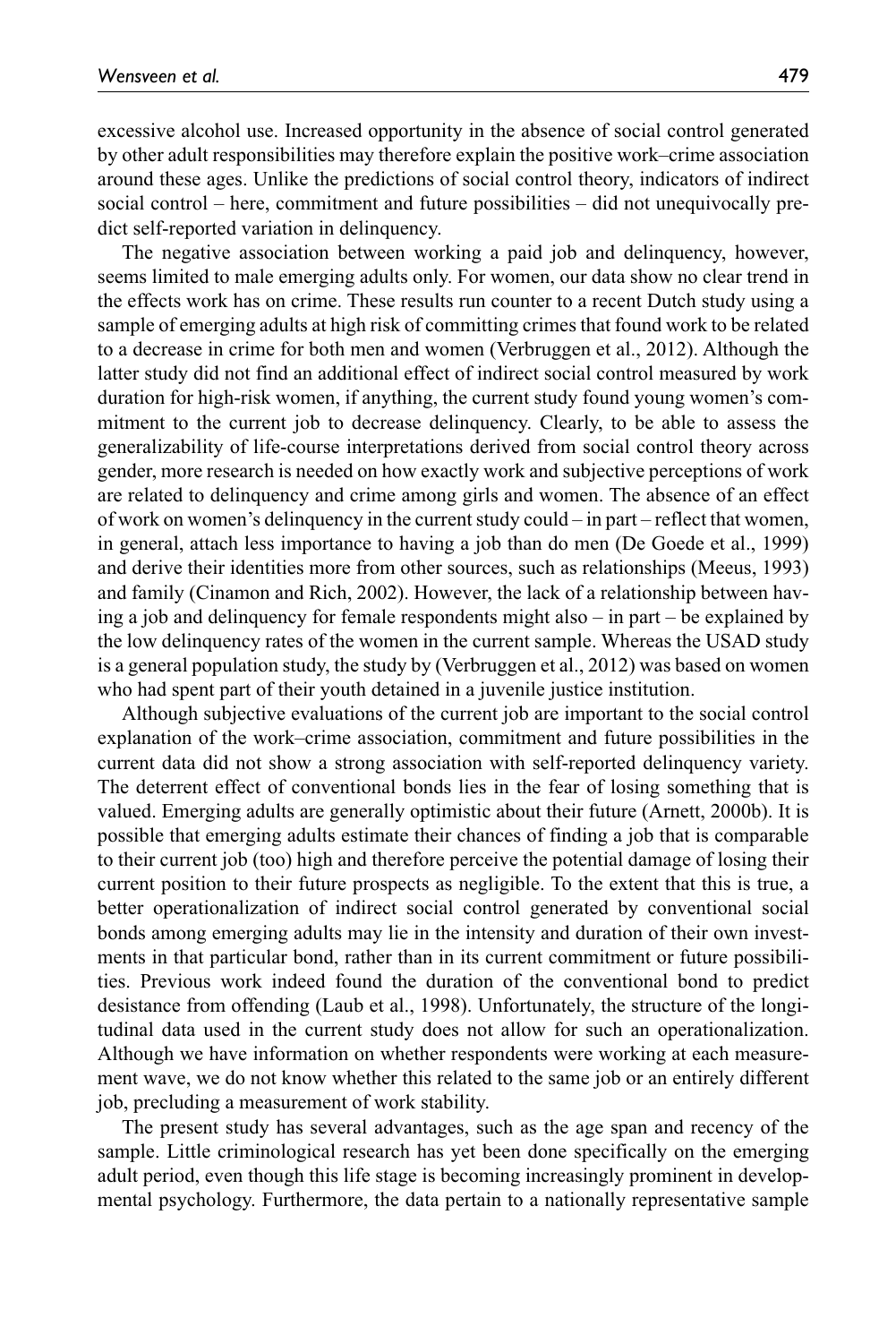consisting of both males and females. Finally, for each wave we were able to include measures of perceived job characteristics. Nevertheless, when interpreting the results of this study, some limitations also have to be considered. First of all, although the current study uses longitudinal data, the time lapse between the measurement waves was quite long – three years. Especially during the demographically dense and unstable period of emerging adulthood a lot can change in three years. Young people can change job many times in three years, showing varying levels of commitment to different jobs. To be able to more accurately estimate the extent to which working a paid job and the indirect social control generated by a particular job affect delinquency and crime in an emerging adult population, a more fine-grained research design is to be preferred. A second limitation is the use of non-experimental data to estimate the association between work and crime. Although the fixed-effect models used in this study control for time-stable differences between respondents – both observed and unobserved – it still remains possible that the association found between work and crime in part stems from unobserved dynamic variables that simultaneously affect the likelihood of both work and delinquency (Bjerk, 2009). The current study thus outperforms previous cross-sectional studies on the work– crime association, but caution is still warranted when making causal inferences from these data.

Compared with previous generations, emerging adults nowadays increasingly postpone transitions to adult social roles to a later age. As a result, the emerging adult period has become one of rather uncommitted exploration and experimentation. Only at later ages does the meaning attributed to work live up to the picture sketched by control theories (Piquero et al., 2002). Critics, however, state that this supposed period of self-exploration mainly applies to highly educated young people (Bynner, 2005; Heinz, 2009). Lower-educated young people would to a large extent still be forced to make the transition to adulthood directly after adolescence. The association between work and delinquency, and especially the age-dependency of this association, could therefore vary between young people of different social backgrounds or educational levels. In the current dataset, the number of respondents from lower educational backgrounds is relatively small, but exploratory analyses that include interactions between work and educational level do not show any significant differences between respondents with a high educational level and respondents with a low level. To gain a better insight into the work– crime association, future studies into the effect of labour market transitions during the emerging adult period should specifically aim to include young people from different educational levels and/or social class.

Finally, to be able to test if the manifestation of emerging adulthood as new life stage led to work no longer having the crime-reducing effect that it had in earlier generations, it would be necessary to exclude the possibility that in this day and age the effect of work on crime is reduced for everybody, regardless of the individual's age. Paid work may have become a less important source of indirect social control across the board. To test for such a period effect, the data would also need to include data on respondents who are already in their adult years.

Within the limits set by the data's strengths and weaknesses, this study found that, for emerging adult men but not for women, the work–crime association is influenced by age, with work having a dampening effect on delinquency and crime only from the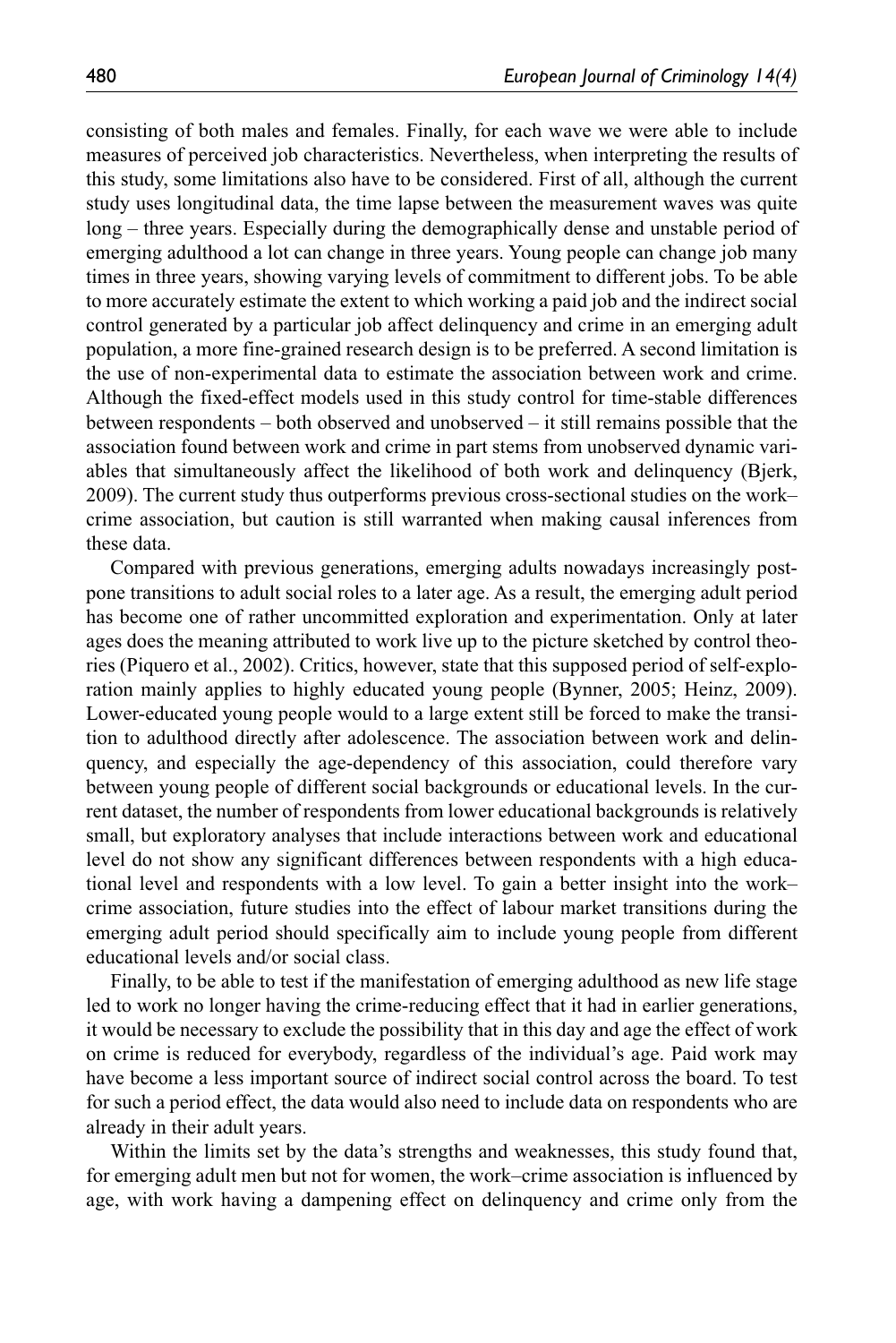mid-twenties onwards. One possible explanation for the absence of a crime-reducing effect of paid work in the late teens and early twenties lies in the exploratory and experimental character of this new life stage, which prevents the powers of indirect social control from gaining momentum.

### **Funding**

The author(s) received no financial support for the research, authorship, and/or publication of this article.

#### **Notes**

- 1. To ascertain that commitment, future prospects and work ethic all referred to related but nevertheless distinct concepts, a factor analysis on the 24 items of the combined commitment to work, future perspectives and work ethic scale was performed. Results from this analysis shows commitment to work, future prospects and work ethic to load on three different subscales (factor loadings for these subscales vary from .66 to .88 across measurement waves and Cronbach's alpha's for the subscales vary from .78 to .90 across measurement waves).
- 2. To check the robustness of our results we also estimated models 1 and 2 separately for males and females (not shown) and then tested the difference between the work coefficients for the male and female models (Paternoster et al 1998). In these comparisons all work coefficients were not significantly different for males and females except the work 18-19 coefficient in model 1  $(Z=1.764; p=0.04)$  indicating a higher impact of work on delinguency reported by males at these ages. Like the models presented in table 3, the gender-specific models did show a clear downward trend in the size of the work coefficients with age for males, that was absent for females. We therefore conclude that results from these models are in line with the ones presented here. Results from the gender-specific models are available upon request from the first author.

#### **References**

Allison PD (2005) *Fixed Effects Regression Methods in SAS*. Cary, NC: SAS Institute Inc.

- Apel R, Bushway S, Brame R, Haviland AM, Nagin DS and Paternoster R (2007) Unpacking the relationship between adolescent employment and antisocial behavior: A matched samples comparison. *Criminology* 45(1): 67–67.
- Apel R, Paternoster R et al. (2006) A job isn't just a job: The differential impact of formal versus informal work on adolescent problem behavior. *Crime & Delinquency* 52(2): 333–369.
- Arnett JJ (2000a) Emerging adulthood. A theory of development from the late teens through the twenties. *American Psychologist* 55(5): 469–480.
- Arnett JJ (2000b) High hopes in a grim world: Emerging adults' views of their futures and of 'Generation X'. *Youth & Society* 31(3): 267–286.
- Arnett JJ (2004) *Emerging Adulthood: The Winding Road from the Late Teens Through the Twenties*. New York: Oxford University Press.
- Arnett JJ (2007) Emerging adulthood: What is it, and what is it good for? *Child Development Perspectives* 1(2): 68–73.
- Arnett JJ (2015) *Emerging Adulthood: The Winding Road from the Late Teens Through the Twenties (2nd edition)*. New York: Oxford University Press.
- Bendixen M, Endresen IM and Olweus D (2003) Variety and frequency scales of antisocial involvement: Which one is better? *Legal and Criminological Psychology* 8(2): 135–150.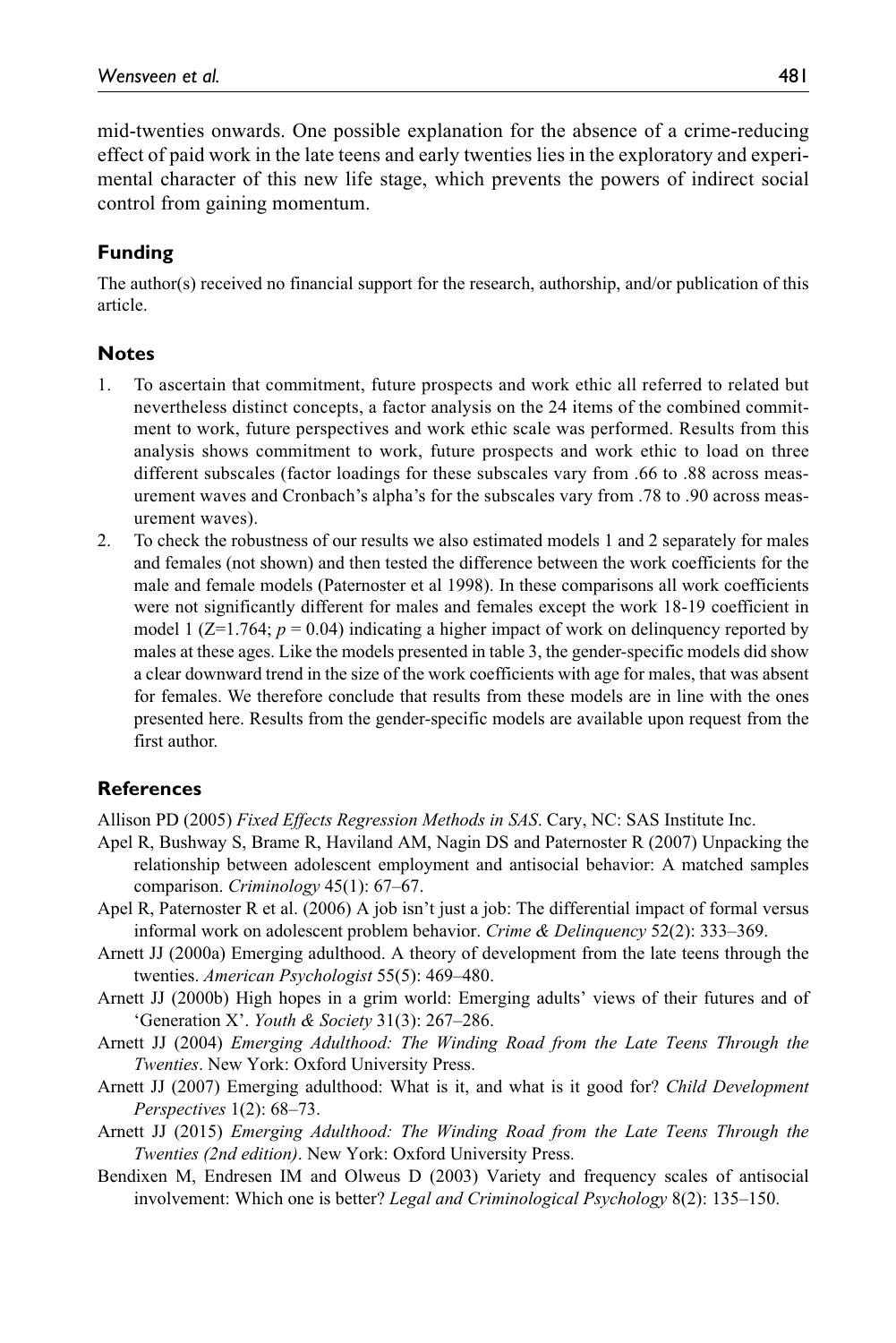- Bjerk D (2009) How much can we trust causal interpretations of fixed-effects estimators in the context of criminality? *Journal of Quantitative Criminology* 25(4): 391–417.
- Blokland A (2014) School, intensive work, excessive alcohol use and delinquency during emerging adulthood. In: Weerman F and Bijleveld C (eds) *Criminal Behaviour from School to the Workplace. Untangling the Complex Relations Between Employment, Education and Crime*. New York: Routledge, 87–107.
- Blokland AAJ and Nieuwbeerta P (2010) Life course criminology. In: Shoham SG, Knepper P and Kett M (eds) *International Handbook of Criminology*. London/New York: CRC Press, 52–90.
- Bushway SD and Reuter P (2002) Labor markets and crime risk factors. In: Sherman LW, Farrington DP, Welsh BC and MacKenzie DL (eds) *Evidence-based Crime Prevention*. Abingdon: Routledge, 198–240.
- Bynner J (2005) Rethinking the youth phase of the life course: The case for emerging adulthood? *Journal of Youth Studies* 8(4): 367–384.
- Cinamon RG and Rich Y (2002) Gender differences in the importance of work and family roles: Implications for work–family conflict. *Sex Roles* 47(11): 531–541.
- Crutchfield RD and Pitchford SR (1997) Work and crime: The effects of labor stratification. *Social Forces* 76(1): 93–118.
- De Goede M, Spruijt E et al. (1999) How do vocational and relationship stressors and identity formation affect adolescent mental health? *Journal of Adolescent Health* 25(1): 14–20.
- Detert JR, Treviño LK, Burris ER and Andiappan M (2007) Managerial modes of influence and counterproductivity in organizations: A longitudinal business-unit-level investigation. *Journal of Applied Psychology* 92(4): 993–1005.
- Edmark K (2005) Unemployment and crime: Is there a connection? *Scandinavian Journal of Economics* 107(2): 353–373.
- Fagan J and Freeman RB (1999) Crime and work. *Crime and Justice* 25: 225–290.
- Farrington DP, Gallagher B, Morley L, Ledger RJ St and West J (1986) Unemployment, school leaving, and crime. *British Journal of Criminology* 26(4): 335–356.
- Giordano PC, Cernkovich SA and Rudolph JL (2002) Gender, crime and desistance: Toward a theory of cognitive transformation. *American Journal of Sociology* 107(4): 990–1064.
- Grogger J (1998) Market wages and youth crime. *Journal of Labor Economics* 16(4): 756–791.
- Hart H 't, Meeus W and Kox W (1993) Jongeren in Nederland: Achtergronden en opzet van een nationaal survey. In: Meeus W and 't Hart H (eds) *Jongeren in Nederland. Een nationaal survey naar ontwikkeling in de adolescentie en naar intergenerationele overdracht*. Amersfoort: Academische Uitgeverij Amersfoort, 11–30.
- Heinz WR (2009) Youth transitions in an age of uncertainty. In: Furlong A (ed.) *Handbook of Youth and Young Adulthood*. New York: Routledge, 3–13.
- Hult C (2008) Gender, culture and non-financial employment commitment in Great Britain and Sweden. *European Societies* 10(1): 73–96.
- Junger-Tas J and Kruissink M (1990) *Ontwikkeling van jeugdcriminaliteit: periode 1990–1988*. Arnhem: Gouda Quint.
- Laub JH and Sampson RJ (2003) *Shared Beginnings, Divergent Lives. Delinquent Boys to Age 70*. Cambridge. MA: Harvard University Press.
- Laub JH, Nagin DS and Sampson RJ (1998) Trajectories of change in criminal offending: Good marriages and the desistance process. *American Sociological Review* 63(2): 225–238.
- Luijpers ETH (2000) *Intentie tot exploratie, sociale binding en delinquent gedrag van Nederlandse jongeren*. Utrecht: Universiteit Utrecht.
- Lustig K and Liem JH (2010) Quality of employment and delinquency during the adolescent to young adult transition. *New School Psychology Bulletin* 8(1): 4–14.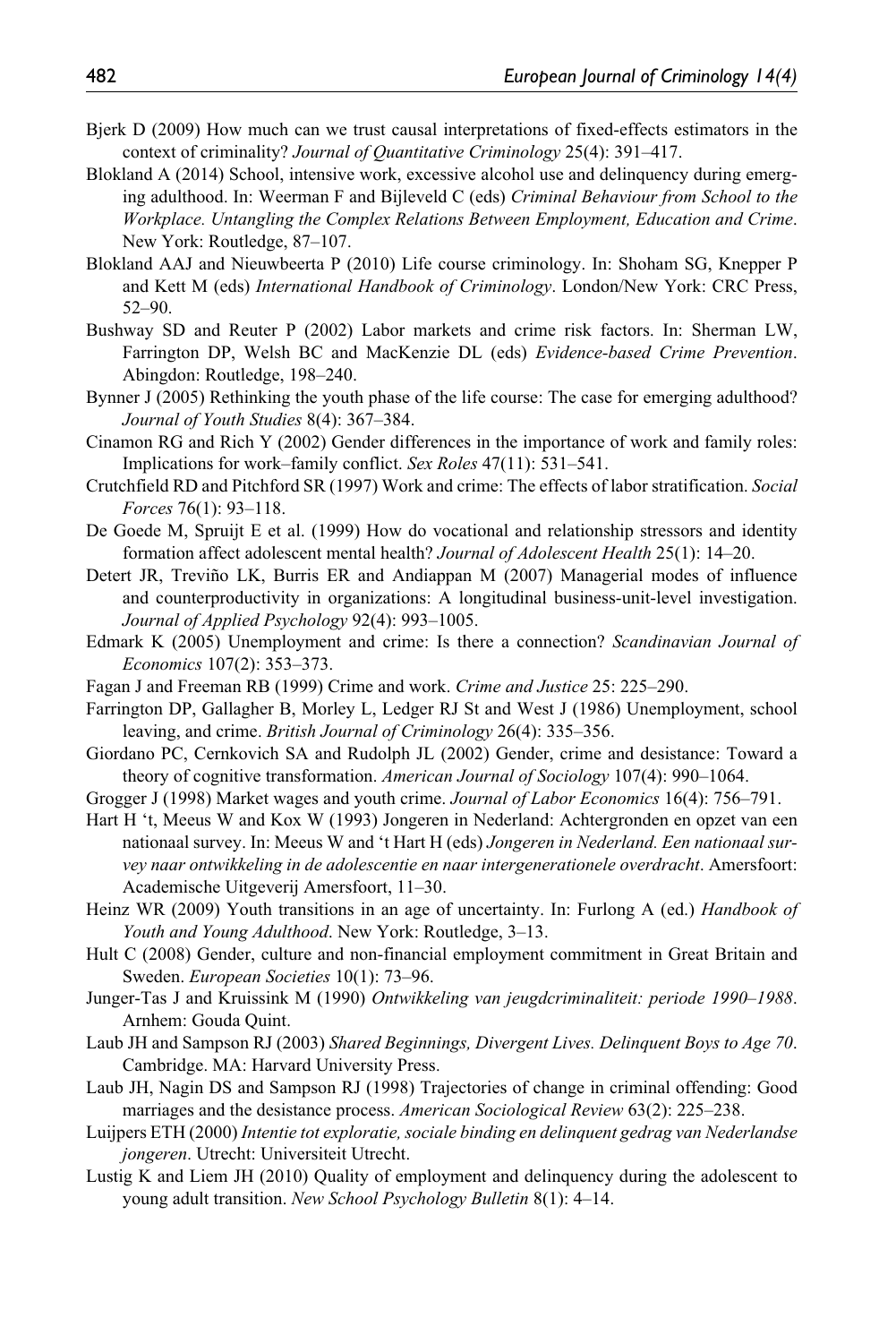- McFadyen RG (1995) Coping with threatened identities: Unemployed people's self-categorizations. *Current Psychology* 14(3): 233–257.
- Meeus W (1993) De psychosociale ontwikkeling van adolescenten. Psychosociaal welbevinden, identiteitsontwikkeling en separatie-individuatie. In: Meeus W and 't Hart H (eds) *Jongeren in Nederland. Een nationaal survey naar ontwikkeling in de adolescentie en naar intergenerationele overdracht*. Amersfoort: Academische Uitgeverij Amersfoort, 31–55.
- Meeus W and 't Hart H (1993) *Jongeren in Nederland. Een nationaal survey naar ontwikkeling in de adolescentie en naar intergenerationele overdracht*. Amersfoort: Academische Uitgeverij Amersfoort.
- Meeus W, Branje S and Overbeek GJ (2004) Parents and partners in crime: A six-year longitudinal study of changes in supportive relationships and delinquency in adolescence and young adulthood. *Journal of Child Psychology and Psychiatry* 45(7): 1288–1298.
- Mortimer J (2003) *Working and Growing up in America*. Cambridge, MA: Harvard University Press.
- Mortimer JT (2009) Changing experiences of work. In: Furlong A (ed.) *International Handbook of Youth and Young Adulthood*. Oxford: Routledge, 149–156.
- Nordenmark M (1999) Non-financial employment motivation and well-being in different labour market situations: A longitudinal study. *Work, Employment & Society* 13(4): 601–620.
- Paternoster R, Brame R et al. (1998) Using the correct statistical test for equality of regression coefficients. *Criminology* 36(4): 859–866.
- Paternoster R, Bushway S et al. (2003) The effect of teenage employment on delinquency and problem behaviors. *Social Forces* 82(1): 297–335.
- Paul KI and Moser K (2009) Unemployment impairs mental health: Meta-analyses. *Journal of Vocational Behavior* 74(3): 264–282.
- Piquero AR, Brame R et al. (2002) Crime in emerging adulthood: Continuity and change in criminal offending. *Criminology* 40(1): 137–171.
- Sampson RJ and Laub JH (1993) *Crime in the Making: Pathways and Turning Points Through Life*. Cambridge, MA: Harvard University Press.
- Staff J, Osgood DW, Schulenberg JE, Bachman JG and Messersmith EE (2010) Explaining the relationship between employment and juvenile delinquency. *Criminology* 48: 1101–1131.
- Statistics Netherlands (2014) Bevolking, huishoudens en bevolkingsontwikkeling; vanaf 1899. URL (accessed 15 September 2016): [http://statline.cbs.nl/Statweb/publication/?DM=SLNL](http://statline.cbs.nl/Statweb/publication/?DM=SLNL&PA=37556&D1=183&D2=71,91&VW=T) [&PA=37556&D1=183&D2=71,91&VW=T.](http://statline.cbs.nl/Statweb/publication/?DM=SLNL&PA=37556&D1=183&D2=71,91&VW=T)
- Uggen C (1999) Ex-offenders and the conformist alternative: A job quality model of work and crime. *Social Problems* 46(1): 127–151.
- Uggen C (2000) Work as a turning point in the life course of criminals. *American Sociological Review* 65(4): 529–546.
- Uggen C and Kruttschnitt C (1998) Crime in the breaking: Gender differences in desistance. *Law & Society Review* 32(2): 339–366.
- Uggen C and Wakefield S (2008) What have we learned from longitudinal studies of work and crime? In: Liberman AM (ed.) *The Long View of Crime: A Synthesis of Longitudinal Research*. New York: Springer, 191–219.
- Van der Geest VR, Bijleveld CCJH and Blokland AAJ (2011) The effects of employment on longitudinal trajectories of offending: A follow up in high risk youth from ages 18 to 32. *Criminology* 49(4): 1195–1234.
- Van der Heijden P, 't Hart H and Dessens J (1997) A parametric bootstrap procedure to perform statistical tests in LCA of anti-social behaviour. In: Rost J and Langeheine R (eds)